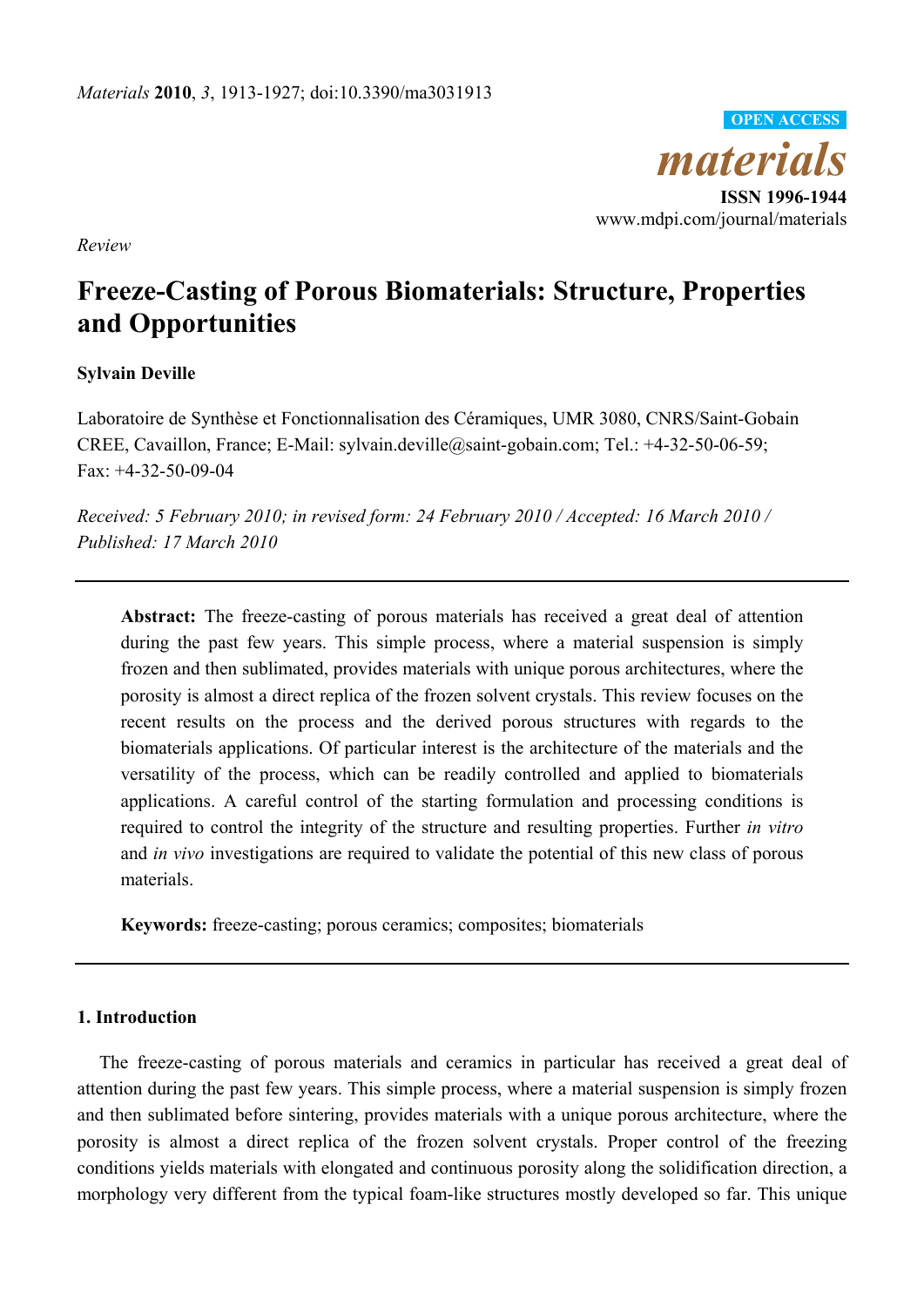architecture, also yielding a unique mechanical response, has promising potential for load bearing applications, and have resulted in a great number of investigations in the past few years, in particular for ceramic materials and hybrid ceramic/polymer composites, either porous or dense. This paper is by no means intended to be an exhaustive review of the freeze-casting process; such reviews can already be found in reference [1] or [2], for example. The objective here is to highlight the recent results obtained in freeze-casting studies from the biomaterials point of view, paying particular attention to the functional requirements of such structures for biomedical applications. The main interest expressed so far lies in the processing of novel porous scaffold architectures, the most important aspects to consider are the characteristics of the porosity and its control, and the mechanical response of such scaffolds, which should be clearly assessed before investigations proceed further.

#### **2. Processing Principles and Materials**

The processing principles have been described in detail in previous work [1], and the main processing steps are summarized in Figure 1.

Four types of ingredients are required for the process. The ceramic powder, of course, for which certain properties are required–this point is described in more details later in the paper– must be carefully selected. The process is nevertheless extremely flexible and largely independent of the nature of the materials being used. For the solvent, various can be used, the most common being water for several reasons: convenience of use, environmental aspects, unique morphologies of the ice crystals leading to unique porosities, and friendliness with functional additives. The functional additives are the third categories of ingredients, and include for instance enzymes and antibiotics for controlled drug release. These are added with a biological functionality in mind, and can be added from the beginning of the process when no high temperature treatment steps (sintering) are required, which is the case when polymers or mixes of ceramic and polymer are used. Incorporating the functional additives from the beginning ensures their good spatial repartition in the final materials, which might be essential to ensure a progressive release into the body, for instance, in the case of antibiotics. The last category of ingredients includes all the processing additives, which are used to control the stability and dispersion of the starting suspensions, the solidification behavior (morphology of the solvent crystals) during the solidification stage and the strength and handling properties of the green body during and after sublimation.

Due to its versatility, the freeze-casting process has been applied to a broad range of materials, from polymers to ceramics and metals. The main formation mechanism of the porous structure, the rejection of particles from the growing solvent crystal, is mostly based on physical interactions, and therefore largely independent of the nature of the material that is used. A lot of the original work of freezecasting was carried out on polymer materials, under the appellation freeze-drying or freeze-gelation [3–17]. Later on, attention was dedicated to ceramic materials, and in particular biomedical grade ceramics, including HAP [18–32], HAP-TCP [33], titania [34], bioglass [35,36], alumina [37,38], zirconia and yttria-stabilized zirconia [39–42] and alumina/zirconia composites [43]. Organic/inorganic composites can also be processed by mixing a water-soluble polymer with the ceramic powder, and numerous examples have now been described, including HAP/collagen [44], HAP/gelatine [45], HAP/alginate [46], alginate/poly (lactic-co-glycolic acid)/calcium phosphate [47],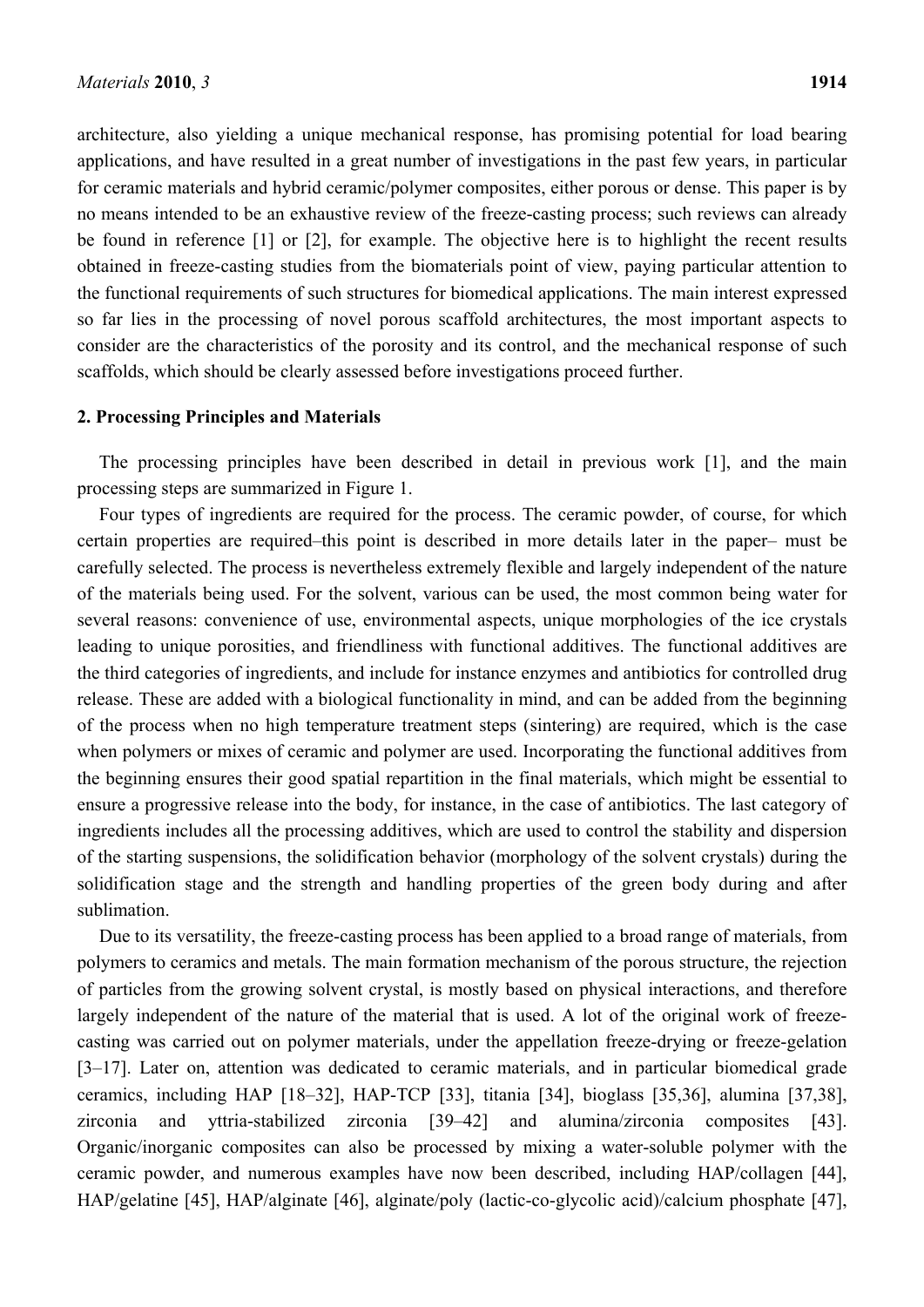poly(a-hydroxyacid)/bioglass [48], PDLLA/bioglass [49], silicate glass/poly(L-Lactide) [50]. Finally, it is worth mentioning the possible application to titanium, using either titanium particles [51] or titanium precursor such as  $TiH<sub>2</sub>$  [52,53], which are later converted to the pure metal during the heat treatment under vacuum. The freeze-casting process might eventually be a strong challenger to the current processing route for titanium foams used in biomedical systems. The use of titanium particles is nevertheless currently limited by the particle size, still very large, which imply important segregation effects and poorly defined pores, the particles and the crystals being of similar size.





# **3. Structure, Properties, and Their Control**

### *3.1. Porous structure: Pore dimensions, morphologies and orientation*

The porous structure is primarily defined by the morphology of the growing solvent crystals, and secondarily by the ability of the particles to pack between the crystals, as finer particles will provide a better replica of the solvent crystals. A unique feature of the freeze-casting route is the directionality of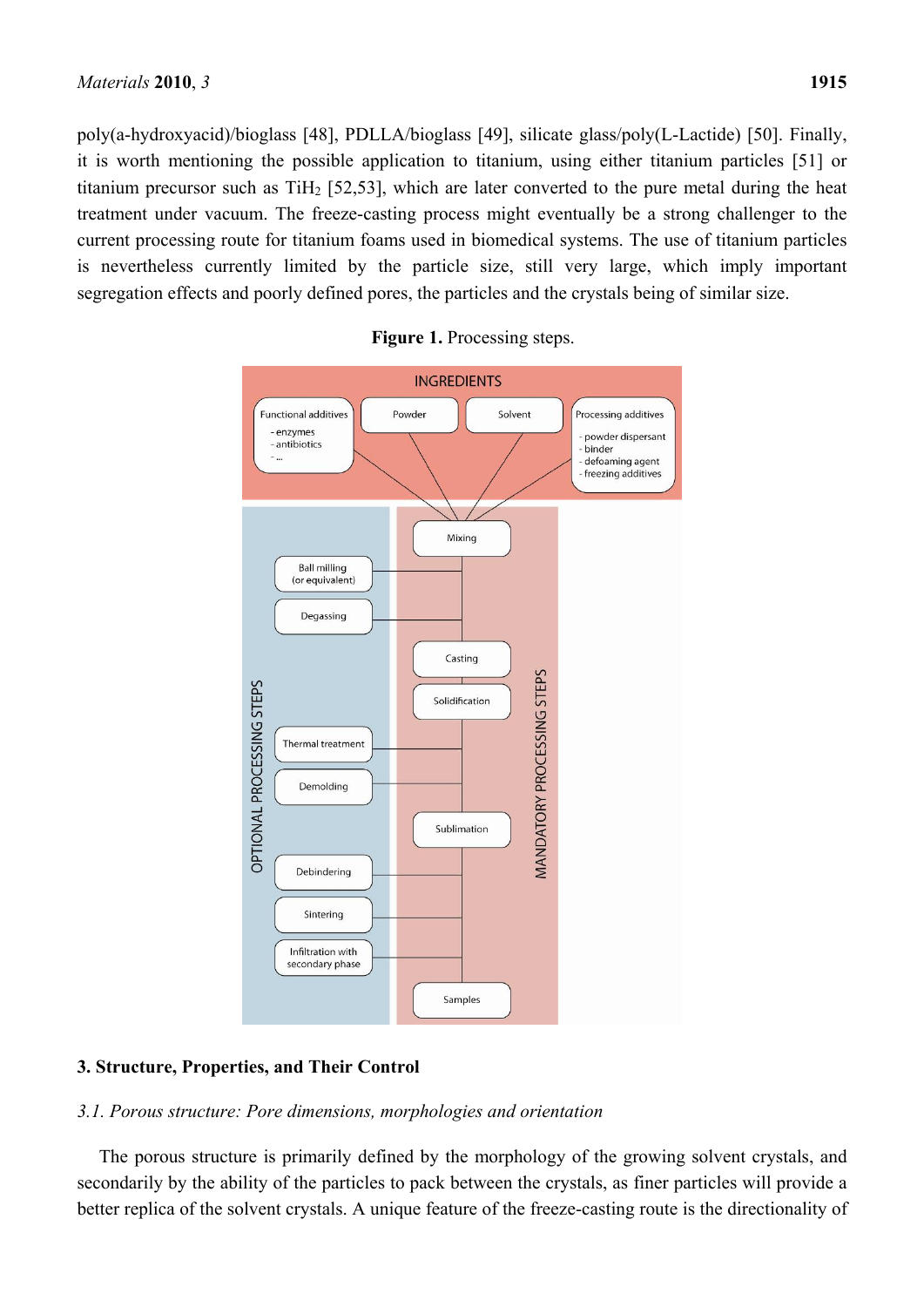the pores, which can be obtained under proper freezing conditions. Therefore, with very few exceptions, solidification is performed directionally, resulting in materials with macropores –or pore channels– (a few to hundreds of micrometers) running along the solidification direction (Figure 2). Ice is the most commonly used solvent and results in a lamellar structure, due to the peculiar anisotropic growth of ice Ih –the hexagonal crystal form of ice– obtained under the usual temperature and pressure conditions. The surface of the ceramic walls usually exhibits some roughness, arising from the dendritic morphologies of the solvent crystals.

At a smaller scale, depending on the sintering conditions, submicronic pores can also be obtained [33,36] (Figure 3), such pores having been reported as beneficial for cell attachment [52].

**Figure 2.** Macropores, freeze-cast alumina using water. Cross-section perpendicular to the solidification direction. Scale bar 100 μm.



**Figure 3.** Microporosities in freeze-cast HAP. Scale bar 25 μm.



Another important feature of the structure is the systematic observation of a structural gradient in the freezing of the samples (Figure 4). Occurrence of this can be found, for instance, in figure 2 of reference [53], figure 10 of reference [54], figure 9 of reference [55], figure 12 of reference [56], figure 8 of reference [57], figure 6a-b of reference [58], and figure 2 of reference [59]. The presence of this structural gradient is explained by the initial conditions during the freezing stage, and is composed of two parts. A first dense part, with no porosity, corresponds to the formation of amorphous ice during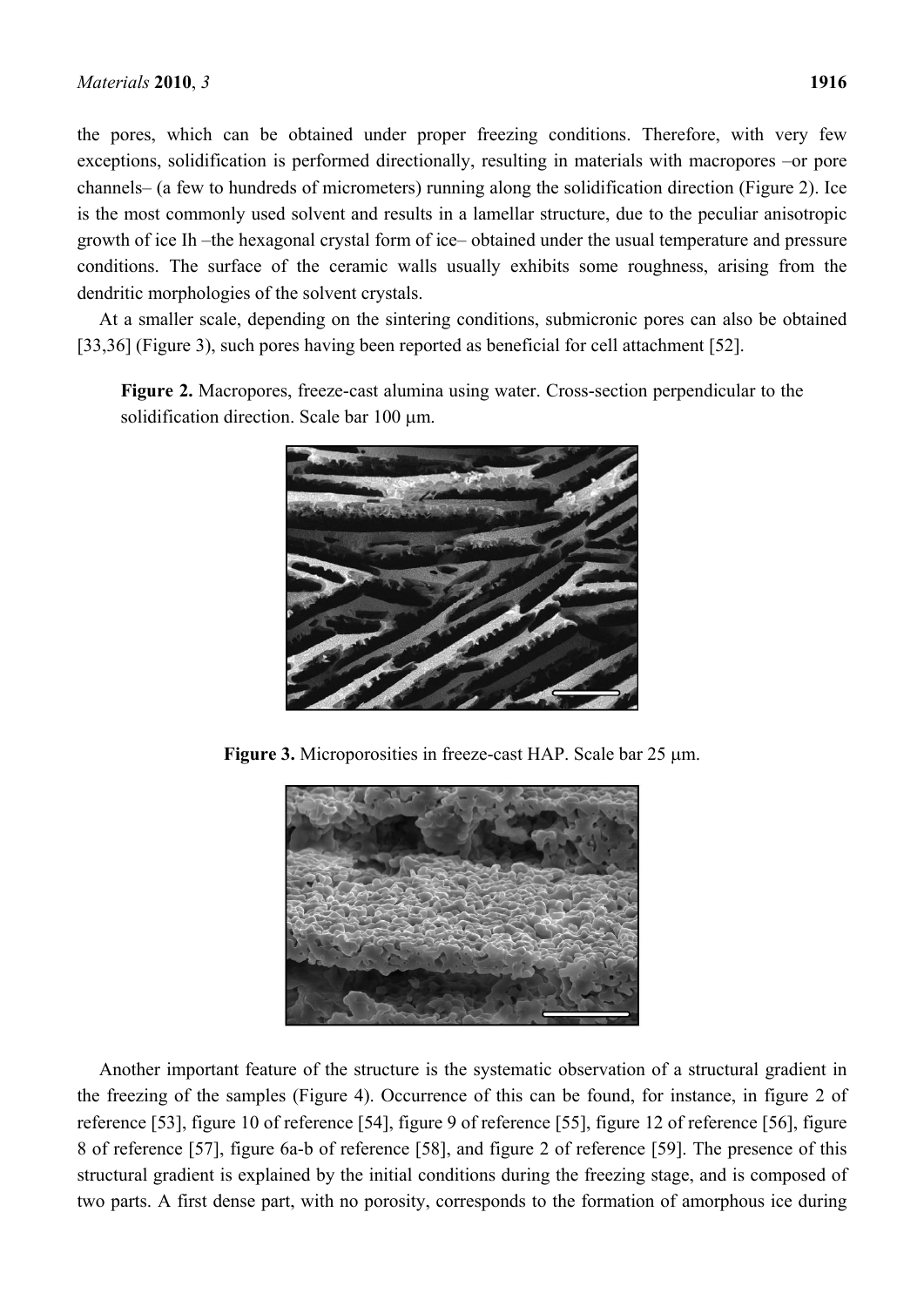the very first stages of solidification [2], where supercooling effects are present. A second part, with a gradient of pore size, is related to the nucleation, growth, and selection of the preferred population of crystals [60]. Being related to the initial nucleation and growth properties, the gradient cannot be avoided so far, although it might be controlled to some extent. Applying an electric field will favor the electromigration towards or away from this initial transition [59], and can partially affect the extent of this structural gradient.

**Figure 4.** Initial gradient. Cross-section parallel to the solidification direction. The displacement of the solidification interface occurred from bottom to top. Scale bar 100 μm.



The most critical parameter in the context of biomaterials scaffolds is certainly the size of the macropores, which must exceed a minimum size - under which cells penetration into the scaffolds is compromised, if not impossible. The minimum requirement is still a matter of great debate and attention, and little is known about the behavior of scaffolds with highly anisotropic architectures such as those obtained by freeze-casting. Recent results [61] report a positive influence of the presence of similar channels (500 μm in diameter, introduced through machining), in minimizing the concentration gradients of oxygen in the scaffolds, and therefore improving the initial cell seeding. In foam-like scaffolds, the critical dimension is the interconnection size between the pores: if too small, cells cannot migrate from one pore to the adjacent one. In freeze-cast materials, this concept is not relevant since the pores are essentially channels running from one side of the sample to the other. It is nevertheless now clear that a broad range of macropore dimensions can be achieved by freeze-casting, as illustrated in Figure 5.

Several techniques are available to control the pore size. The most common is a modification of the solidification rate [28,36], faster freezing resulting in smaller pores. This solution is nevertheless not very convenient to achieve large pores, since very low freezing rates are required to obtain pores of a few hundred micrometers. Control of the cooling conditions and of the suspension stability may become critical. Additional or alternative strategies have been developed, such as using other solvents instead of water, camphene [18,20,22,39,40,62–66] or camphene mixtures [67], naphthalene-camphor [64] being the most common choice. A thermal treatment of the solidified camphene can also be performed [18], allowing a partial recrystallization of the camphene, resulting in larger crystals and hence macropores of greater dimensions. Investigations using tert-butyl-alcool [68,69] can also be found, although EHS (Environment, Health and Safety) issues are associated with this solvent. Water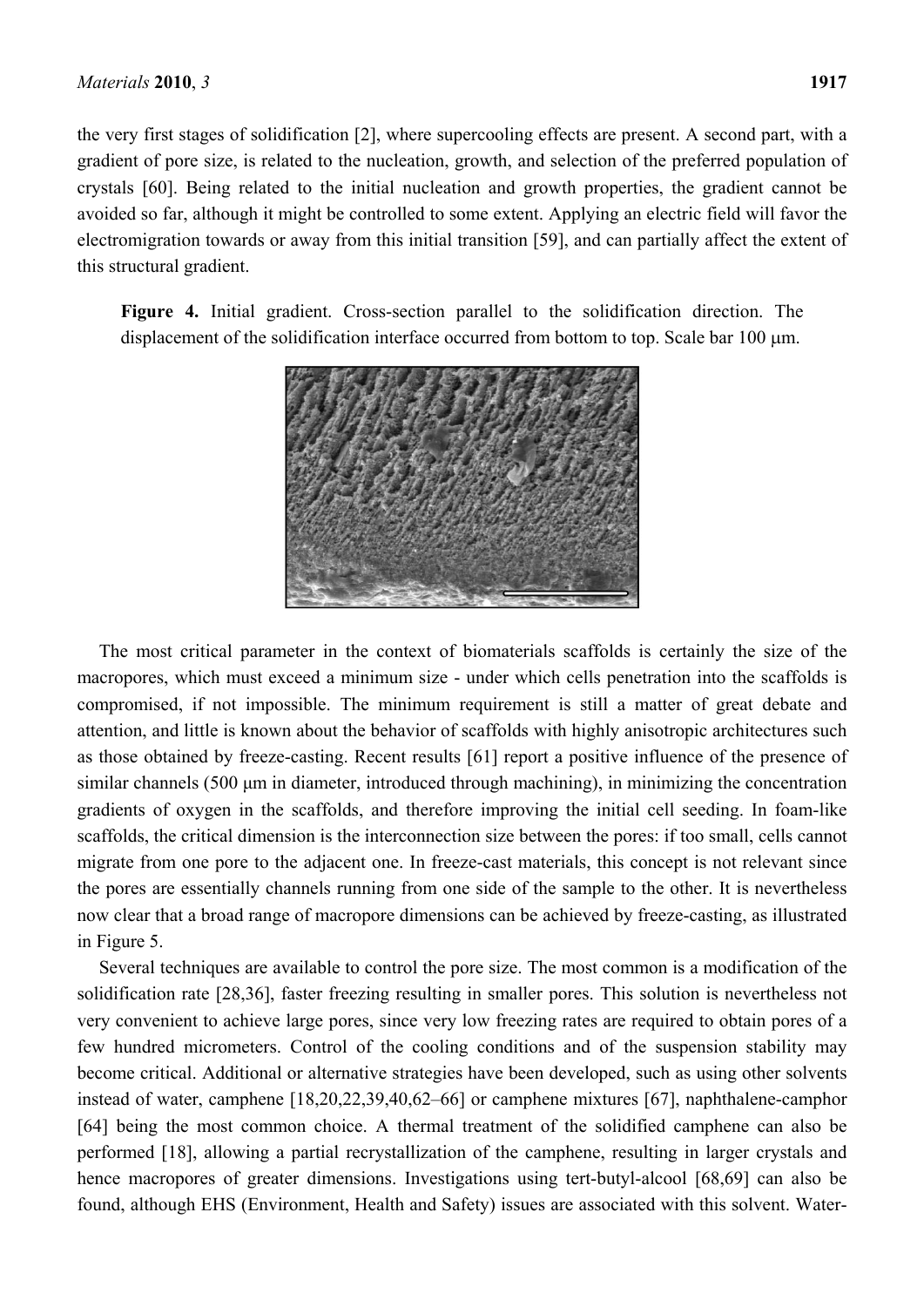based variations such as water-dioxane [25] also seem to present promising structures. Generally speaking, any solvent other than water might present incompatibilities if functional additives are incorporated from the beginning.

**Figure 5.** Measured or estimated pore channels size of freeze-cast ceramics, from reference [18–20,22,25,30,31,33,35–39,44,45,48,54,65–67]. The dimension plotted in the case of the lamellar structure corresponds to the smaller dimension of the pore, see reference [54] for further explanations. Each bar corresponds to a different study from the reference list, ranked in order of increasing maximum pore size.



A very different approach has been developed with the use of additives that affect the freezing kinetics of solidification morphologies. Numerous additives have already been tested, such as polystyrene [20,66], gelatine [19,31], sucrose, trehalose and sodium chloride [70], glycerol [25] or polyvinyl alcohol (PVA) [32]. Almost any water soluble substance is likely to affect the freezing behavior and crystal morphology; the potentialities offered here are clearly very important. Any investigation will nevertheless still be very empirical, the prediction of the additive influence on the system being extremely difficult.

Finally, a limited control can also be exerted through the solid loading of the starting suspension. Lower solid loading will provide some degree of increase of the macropores dimensions, although the associated loss in mechanical properties might not be acceptable. The main influence of variation in solid loading is nevertheless and obviously found in the total porosity variations (Figure 6). The total porosity will also depend on numerous additional parameters affecting the packing of particles between the solvent crystals, such as the nature of the solvent, its viscosity and surface tension, the particle size distribution and morphologies of the particles and the presence of various additives in the suspension. A large scattering of data can therefore be observed in Figure 6. There is, nevertheless, a minimum porosity amount (around 40 vol %), below which the pores are neither continuous nor interconnected anymore. The domain of interest for scaffolds is usually between 40–60 vol %, a tradeoff between porosity and strength being necessary.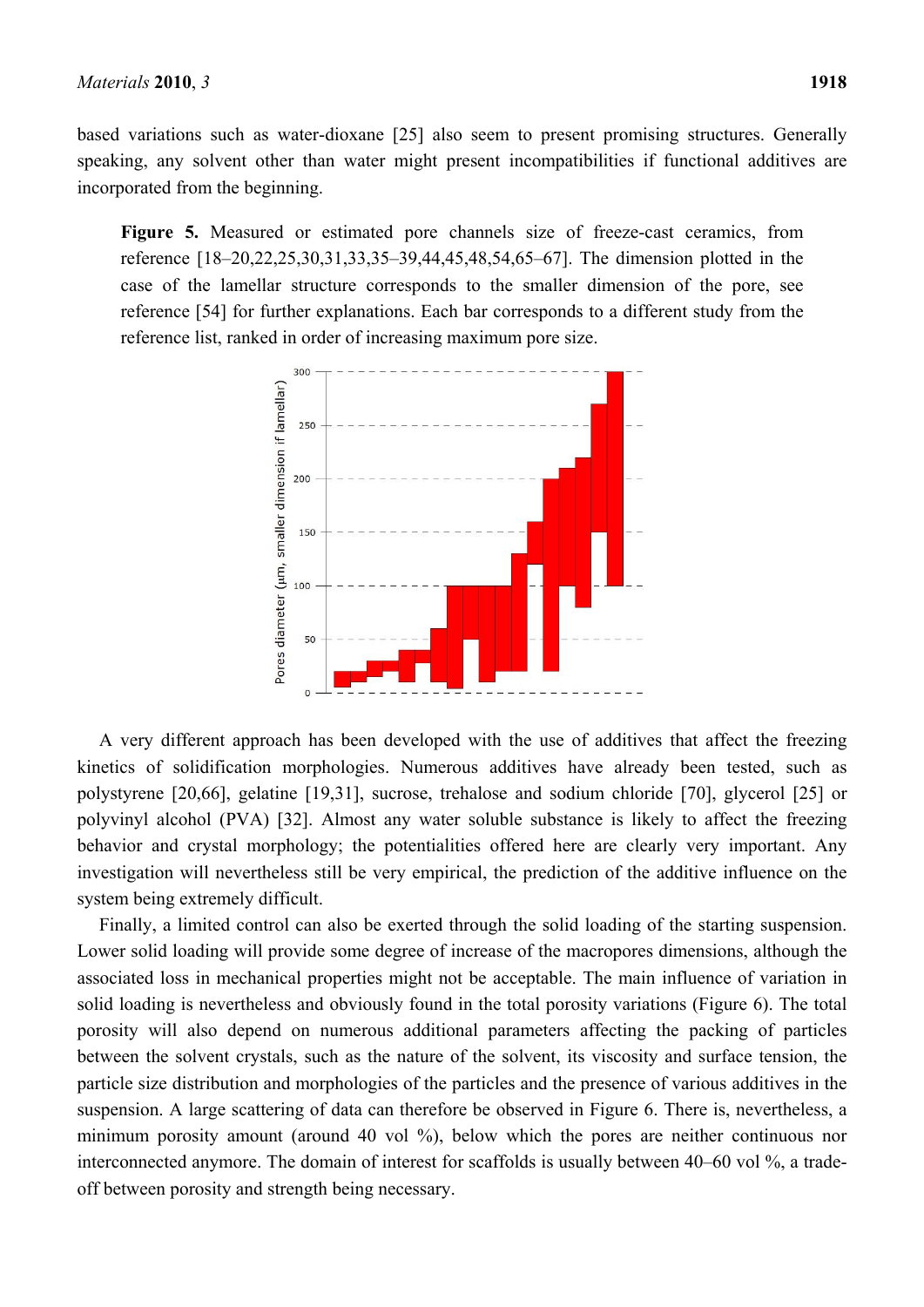

**Figure 6.** Porosity *versus* solid loading for freeze-cast porous ceramic materials [18– 22,25,30,33,35,36,54,66,67,71].

Natural structures are very often directional, responding to the need of carrying one or several functions along some particular directions. Wood has a continuous porous structure to carry the water where needed, bone is directional to transfer the load in an optimal way, and so forth. In freezecasting, the porosity is defined by the characteristics of the propagation of the solidifying interface. If properly controlled, the directionality of the structure can be controlled, and several strategies have been developed to illustrate this aspect.

Most of the time, the solidification is unidirectional; the processed materials exhibit therefore a cellular structure, highly anisotropic, where the pores are aligned along the solidification direction. Different orientation of the pore channels can nevertheless be achieved. One of the limits of unidirectional solidification is the usual lack of control of nucleation conditions: nucleation occurs randomly at the cooled surface, resulting in a random orientation of the pore channels: the porosity is continuous along the propagation direction of the solid-liquid interface, but the pore channels are randomly oriented in a plane perpendicular to the ice front propagation. Using simple, unidirectional patterns on the cooling surface [70], it is possible to manipulate the direction of the ice lamellae arising from the planar-to-lamellar transition and obtain long-range ordering with well-oriented structures on the length scale of the whole sample. More complex lamellae orientations that can be dictated by functional requirements are difficult to control by such patterning. Simple epitaxy techniques that places a mold filled with a pure solvent on a cold finger can be used to obtain circular orientations of the pore channels, which in this case exhibit an orientation perpendicular to the radial direction. The radial control of the pores parallel to the radial direction has also been obtained [33,72], by forcing the cooling in a radial direction. The solidification interface in this case is propagating from the outside toward the inside of the sample. Such structures can prove to be useful where an easy if access to the center of the processed pieces is required. Finally, gradients of porosity can also be obtained, by sequential freezing, [73] for instance. A wide variety of techniques is therefore available to achieve an isotropic or anisotropic functional response of the porous materials.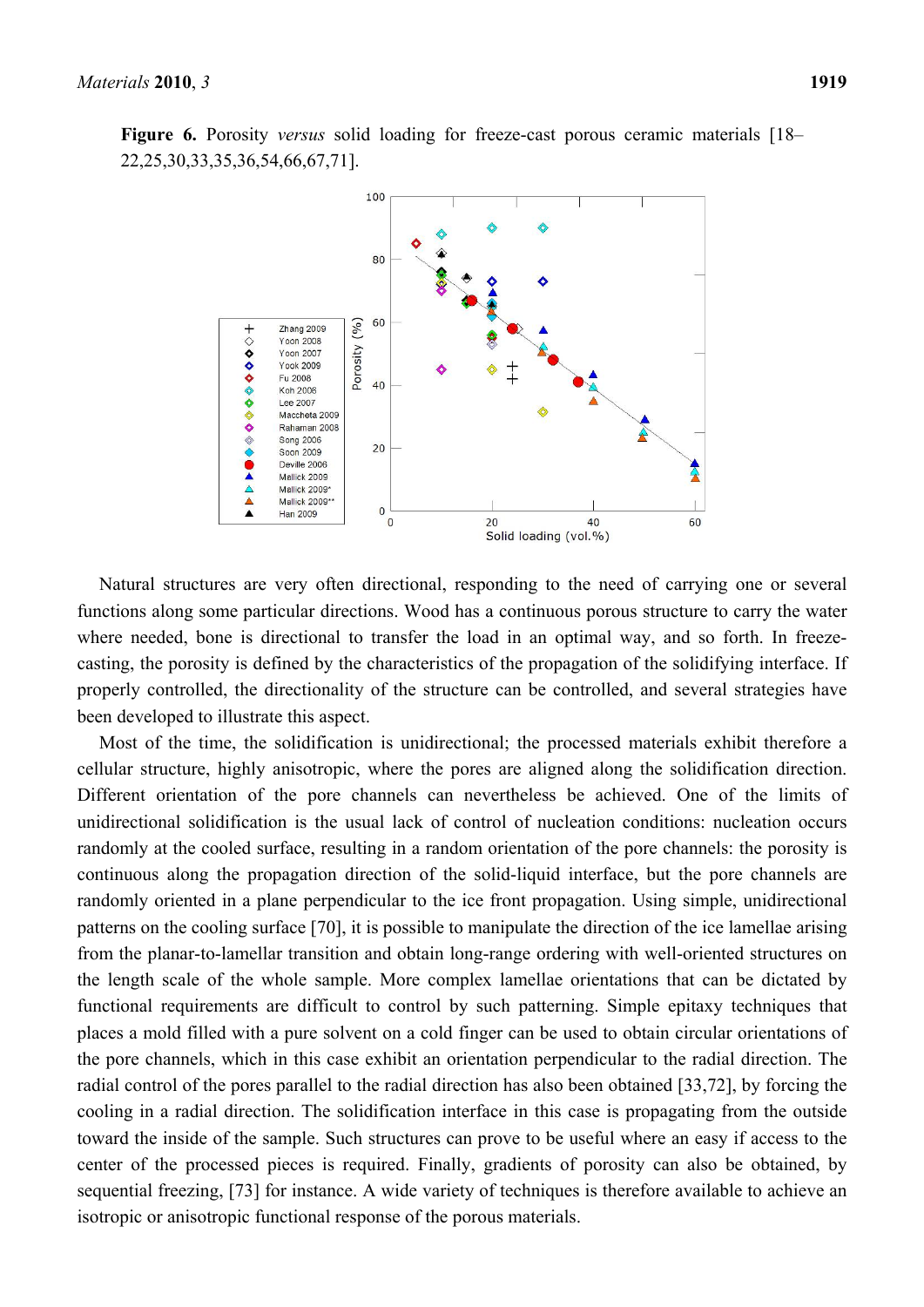#### *3.2. Mechanical properties*

Surprisingly, little has been reported about the properties of freeze-cast materials. The main mechanical property of interest is usually the compressive strength, and it is often the only property assessed in the investigations. Early reports of unprecedented strength [28] have attracted a lot of attention on the process, with apparently contradictory results. Numerous studies are reporting much lower compressive strength, although a direct comparison is difficult, the materials and structures being notably different. A precise and thorough investigation of the mechanical response of freeze-cast materials is still lacking. We can nevertheless point out that the compressive strength will depend on several structural parameters:

- the nature of the material, although all ceramics have usually extremely high compressive strength values,
- the dimensions of the pores and pore channels: the smaller the channels, the higher the strength,
- the directionality and morphology of the pore channels. Unidirectionally frozen samples exhibit, without surprise, a strongly anisotropic response. The morphology of the pore channels is also of particular importance. Using camphene instead of water will result in materials with a very different porous structure, which seems to be less favorable in terms of mechanical strength.
- the integrity of the structure. This point is of particular importance, and is discussed in greater details below.

The compressive strength can be improved to some extent by forcing the formation of dense shells by melting the outside [21] of the frozen samples. This will nevertheless affect the accessibility of the structure to fluids and cells and might not be desirable for biomedical applications.

The measured values for the compressive strength of freeze-cast materials are reported in Figure 7. For the sake of interest, the values obtained for freeze-cast porous Titanium are also plotted on the graph. As mentioned above, a large scattering of the data is observed, although numerous different studies are consistently reporting high values, increasing as the porosity content is decreasing.

Of particular interest are the values for HAP porous materials, of obvious interest for biomaterials applications. The majority of the values reported so far are consistently lower than the early reports, even for low porosity content (below 50%). A careful examination of the corresponding microstructures provide a first explanation to these low values: all of these low-strength samples exhibit crack-like defects in the structure (see for instance [27,45], and figure 8 of reference [74]). These defects are lying perpendicular to the solidification direction and have wrongly been attributed [20] to the sublimation stage. Recent results [75] provide an explanation to the presence and formation of these defects. These crack-like defects, illustrated in Figure 8 in the case of alumina, can be explained by the existence of instability and metastability domains in cellular solidification of colloidal suspensions. When the particles are small enough (submicronic), the diffusivity of the particles during the solidification process cannot be neglected anymore. Under unstable conditions, diffusion of the ceramic particles can proceed and nucleation of secondary ice crystals occurs. These secondary crystals result in the formation of the defects previously mentioned, which have obviously a tremendously detrimental influence over the compressive behavior of these materials. The samples with consistently low compressive strength values have been processed with powders having very low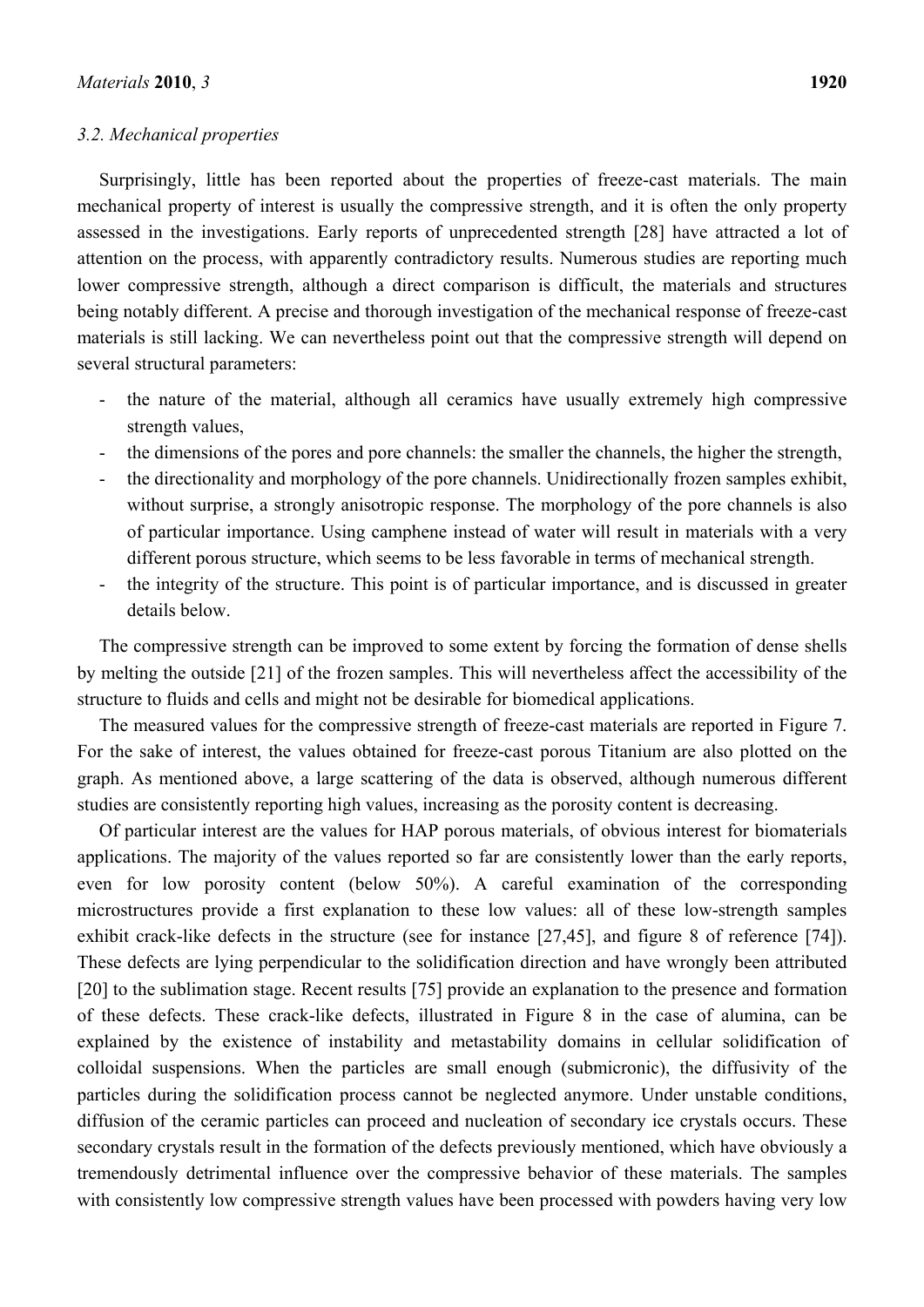**Figure 7.** Compressive strength values *versus* material porosity percentage from literature data [18,20,22,26–28,30,31,33,37,39–41,43,45,51,54,71,76,77].



**Figure 8.** Diffusion defects in freeze-cast alumina. Cross-section parallel to the solidification direction. The displacement of the solidification interface occurred from left to right. Scale bar 700 μm.



At this point, the following conclusions can be drawn out:

- Using small particle size is clearly not desirable here, nano is not good! The best values of compressive strength of freeze-cast samples have been obtained with particle sizes in the micrometer range, yielding defect-free structures.
- Large pore channels are often pursued, requiring very low freezing kinetics. Such conditions more often induce diffusion defects.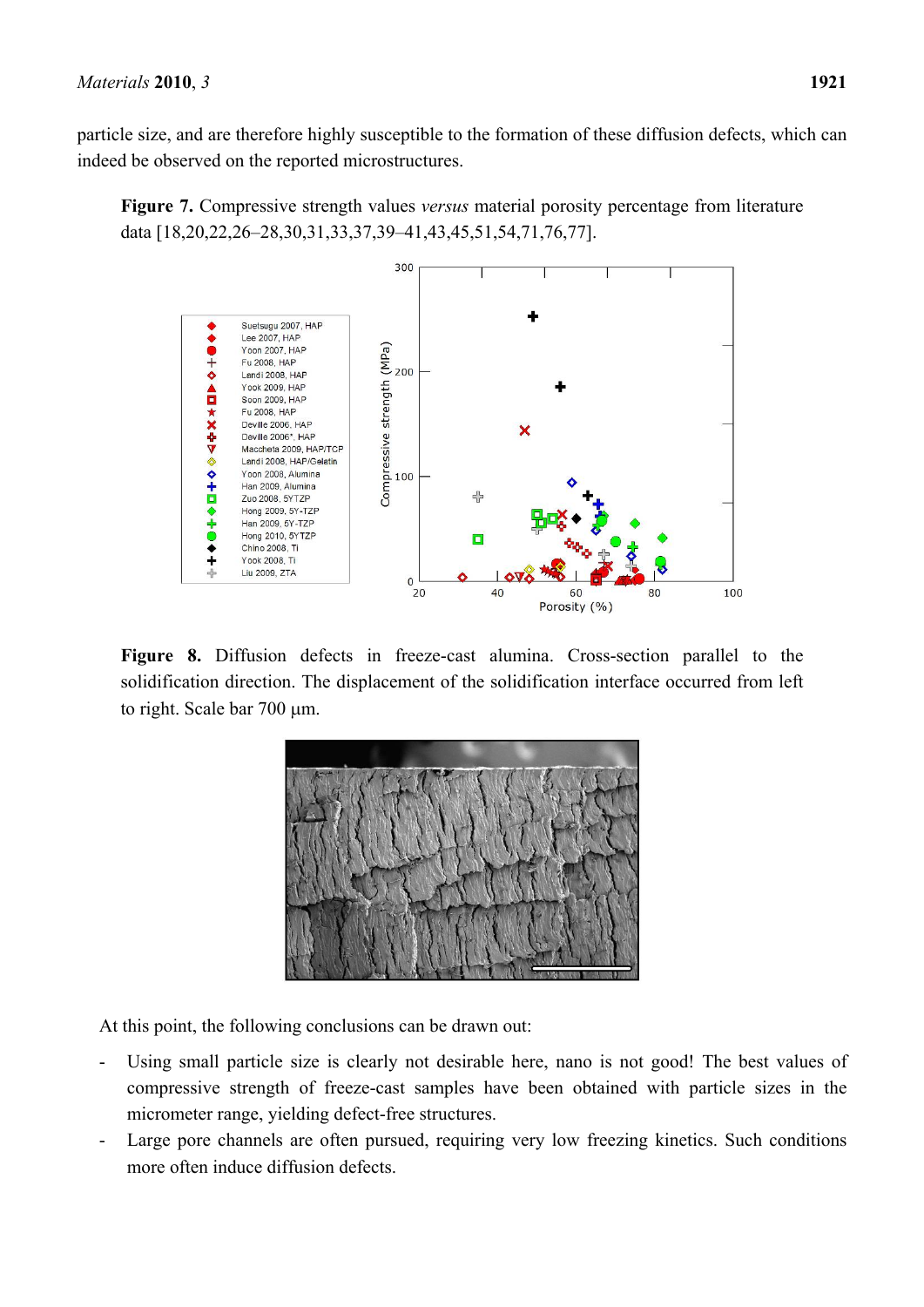- The formation of these defects is directly correlated to the diffusivity of the particles. A workaround solution can nevertheless be found, for instance, by increasing the viscosity of the suspension. Interestingly, these defects have not been observed when camphene is used instead of water. The diffusivity of particles in camphene is likely to be different, and little is known about the nucleation conditions in camphene. Unfortunately, the morphology of the porous structure obtained with camphene does not seem to be optimal, with regards to the mechanical response.
- The behavior of the system with regards to the aforementioned problem will be highly dependent on the characteristics of the powder and the solvent, but also the formulation of the initial suspensions and the various additives used (surfactant, binder, *etc.*). Each system needs to be carefully assessed for its sensitivity to this phenomenon, and the formulation and processing conditions adjusted to achieve defect-free structures.

# **4. Opportunities for Biomaterials Applications**

The freeze-casting process clearly offers important assets with regards to the current biomaterials requirements:

- The process is versatile: any type of ceramic or polymeric materials can be used, so that the materials composition can be adjusted to the targeted application, almost independently of its structure. For instance, the degradation rate of bioglass scaffolds can be modulated by varying the glass content of the initial formulation [50].
- The process is environmentally-friendly, in particular when water is used as a solvent.
- The compressive strength values can be extremely high, if proper control of the process is achieved, even with intrinsically weak materials such as calcium phosphate.
- The structure is highly controllable at several levels. Of particular interest is the directionality of the structure, exhibiting striking similarities with natural materials. The pore size can be adjusted to the range usually considered to be required for tissue engineering.
- The porous scaffolds can easily be functionalized, for instance by incorporating active species from the beginning of the process. This has been demonstrated by incorporating enzymes in freeze-cast materials [78], although it is limited to the case where no high temperature consolidation step are used.

Few reports of the biological response of freeze-cast materials can be found, such as preosteoblastic cell proliferation *in vitro* in pore channels of 25 and 100 μm [24,31], or the implantation of porous HAP scaffolds in femoral bone cavities of rabbits [31]. Although promising, additional results are required to validate the potential of this new class of material architecture.

Further developments of the process should focus on two key aspects:

- A careful structure/property relationship assessment, which is still lacking today, although interesting progress has been made. Such results will provide the necessary guidelines to adjust the process and tailor the structure to the actual functional requirements.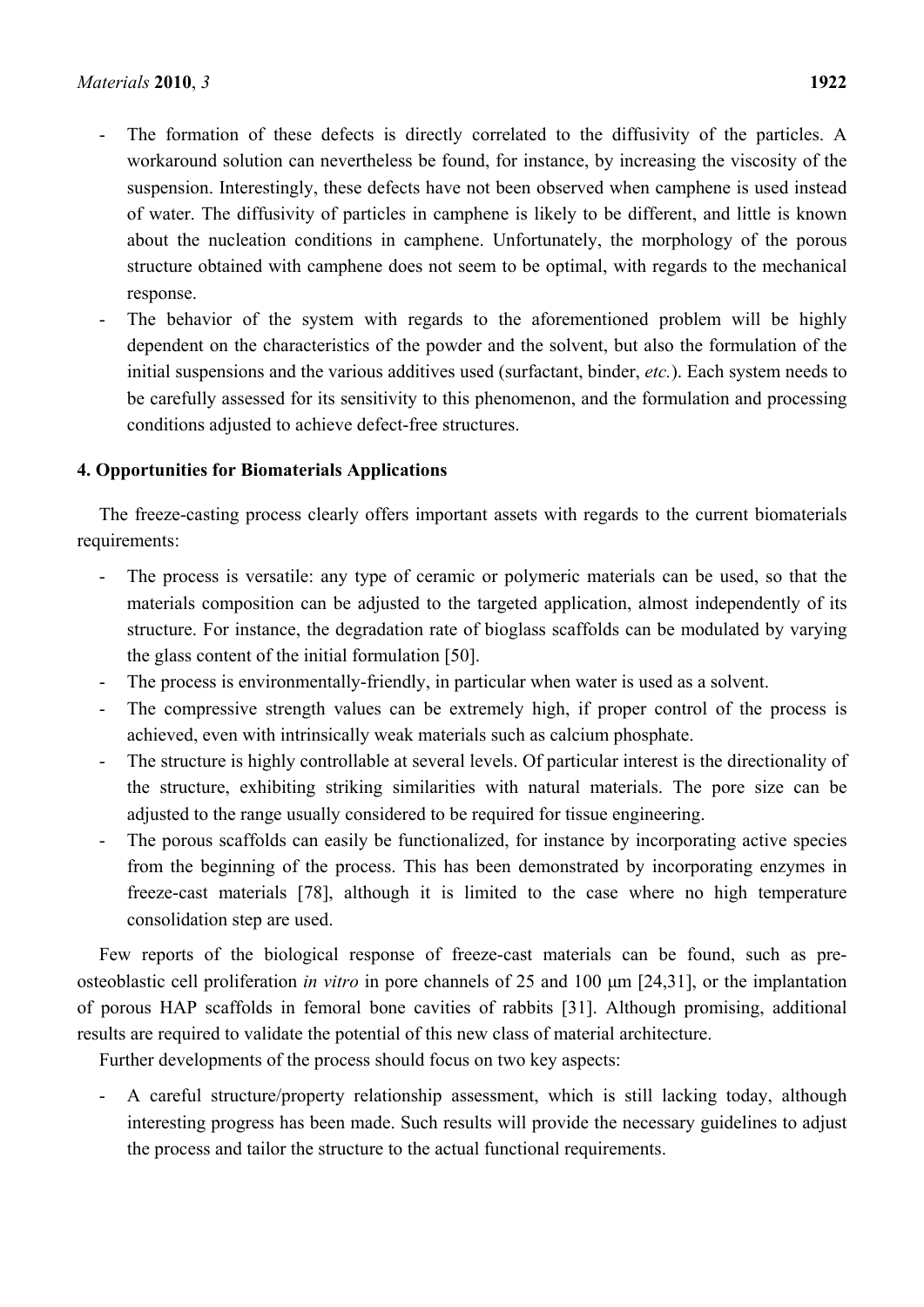- 
- *In vitro* and *in vivo* tests to validate the potential of these materials and the various hypotheses related to the structure, such as the allegedly facilitated fluids and cell penetration into the scaffolds arising from the directionality of the structure.

# **References and Notes**

- 1. Deville, S. Freeze-Casting of porous ceramics: A review of current achievements and issues. *Adv. Eng. Mater.* **2008**, *10*, 155–169.
- 2. Gutierrez, M.C.; Ferrer, M.; del Monte, F. Ice-Templated materials: Sophisticated structures exhibiting enhanced functionalities obtained after unidirectional freezing and ice-segregationinduced self-assembly. *Chem. Mater.* **2008**, *20*, 634–648.
- 3. Blacher, S.; Maquet, V.; Pirard, R.; Pirard, J.P.; Jerome, R. Image analysis, impedance spectroscopy and mercury porosimetry characterisation of freeze-drying porous materials. *Colloids Surf. A* **2001**, *187*, 375–383.
- 4. Chen, G.; Ushida, T.; Tateishi, T. Hybrid biomaterials for tissue engineering—A preparative method for PLA or PLGA-collagen hybrid sponges. *Adv. Mater.* **2000**, *12*, 455–457.
- 5. Chung, T.W.; Yang, J.; Akaike, T.; Cho, K.Y.; Nah, J.W.; Kim, S.I.; Cho, C.S. Preparation of alginate/galactosylated chitosan scaffold for hepatocyte attachment. *Biomaterials* **2002**, *23*, 2827–2834.
- 6. Guan, J.J.; Fujimoto, K.L.; Sacks, M.S.; Wagner, W.R. Preparation and characterization of highly porous, biodegradable polyurethane scaffolds for soft tissue applications. *Biomaterials* **2005**, *26*, 3961–3971.
- 7. Hou, Q.P.; Grijpma, D.W.; Feijen, J. Preparation of interconnected highly porous polymeric structures by a replication and freeze-drying process. *J. Biomed. Mater. Res. B* **2003**, *67*, 732–740.
- 8. Kang, H.W.; Tabata, Y.; Ikada, Y. Fabrication of porous gelatin scaffolds for tissue engineering. *Biomaterials* **1999**, *20*, 1339–1344.
- 9. Kim, J.H.; Sim, S.J.; Lee, D.H.; Kim, D.; Lee, Y.K.; Chung, D.J. Preparation and properties of PHEA/chitosan composite hydrogel. *Polym. J.* **2004**, *36*, 943–948.
- 10. Kurose, T.; Takahashi, T.; Koyama, K. A new process to make a porous PTFE structure from aqueous PTFE dispersion with the help of hydrogel. *J. Porous Mater.* **2004**, *11*, 173–181.
- 11. Lavik, E.B.; Klassen, H.; Warfvinge, K.; Langer, R.; Young, M.J. Fabrication of degradable polymer scaffolds to direct the integration and differentiation of retinal progenitors. *Biomaterials*  **2005**, *26*, 3187–3196.
- 12. Ma, L.; Gao, C.Y.; Mao, Z.W.; Zhou, J.; Shen, J.C.; Hu, X.Q.; Han, C.M. Collagen/chitosan porous scaffolds with improved biostability for skin tissue engineering. *Biomaterials* **2003**, *24*, 4833–4841.
- 13. Madihally, S.V.; Matthew, H.W.T. Porous chitosan scaffolds for tissue engineering. *Biomaterials*  **1999**, *20*, 1133–1142.
- 14. Nakamatsu, J.; Torres, F.G.; Troncoso, O.P.; Min-Lin, Y.; Boccaccini, A.R. Processing and characterization of porous structures from chitosan and starch for tissue engineering scaffolds. *Biomacromolecules* **2006**, *7*, 3345–3355.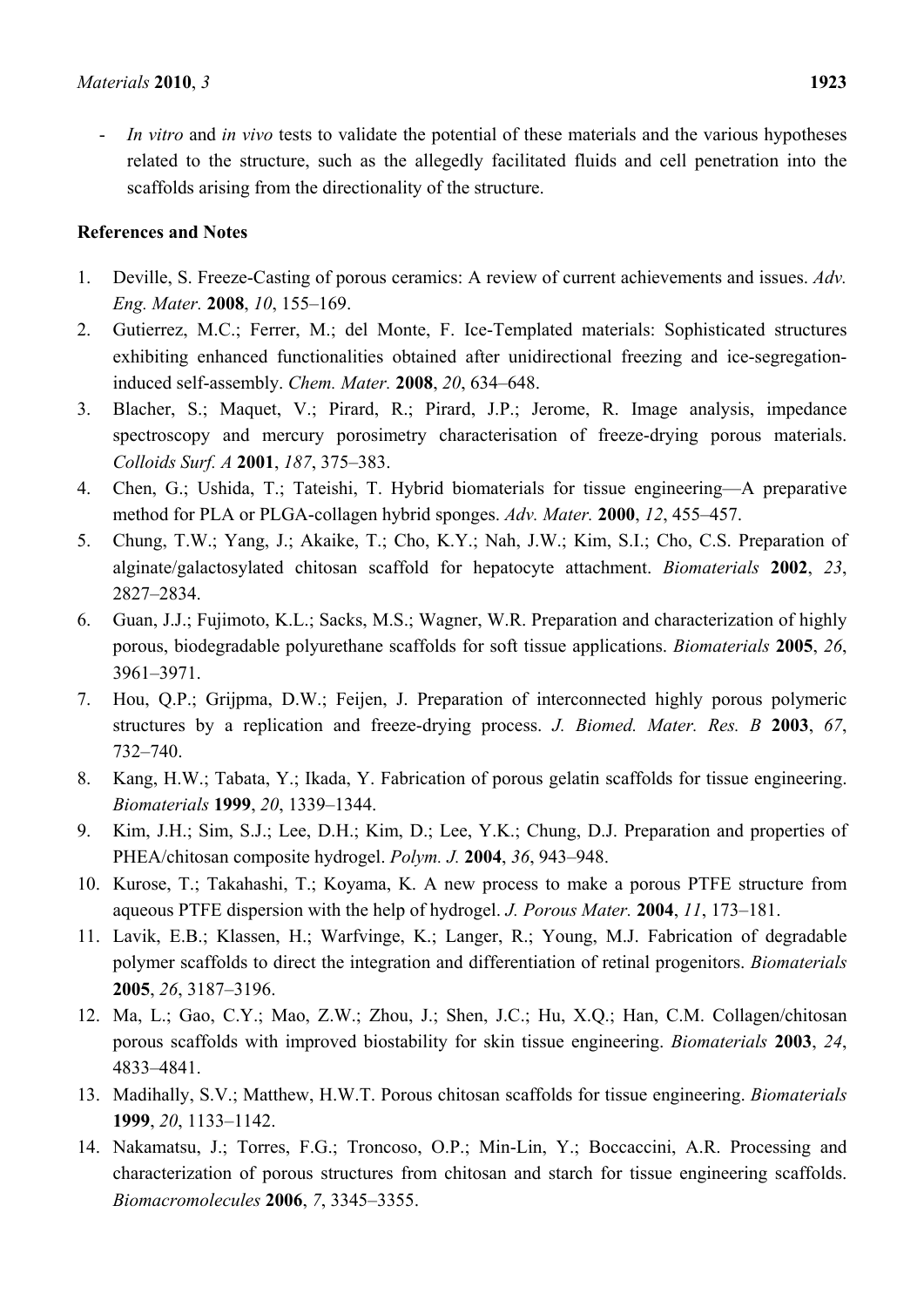- 15. Patist, C.M.; Mulder, M.B.; Gautier, S.E.; Maquet, V.; Jerome, R.; Oudega, M. Freeze-dried poly(D,L-lactic acid) macroporous guidance scaffolds impregnated with brain-derived neurotrophic factor in the transected adult rat thoracic spinal cord. *Biomaterials* **2004**, *25*, 1569–1582.
- 16. Stokols, S.; Tuszynski, M.H. Freeze-dried agarose scaffolds with uniaxial channels stimulate and guide linear axonal growth following spinal cord injury. *Biomaterials* **2006**, *27*, 443–451.
- 17. Zmora, S.; Glicklis, R.; Cohen, S. Tailoring the pore architecture in 3-D alginate scaffolds by controlling the freezing regime during fabrication. *Biomaterials* **2002**, *23*, 4087–4094.
- 18. Yoon, B.-H.; Koh, Y.-H.; Park, C.-S.; Kim, H.-E. Generation of large pore channels for bone tissue engineering using camphene-based freeze casting. *J. Am. Ceram. Soc.* **2007**, *90*, 1744–1752.
- 19. Zhang, Y.; Zuo, K.; Zeng, Y.-P. Effects of gelatin addition on the microstructure of freeze-cast porous hydroxyapatite ceramics. *Ceram. Int.* **2009**, *35*, 2151–2154.
- 20. Yook, S.-W.; Kim, H.-E.; Yoon, B.-H.; Soon, Y.-M.; Koh, Y.-H. Improvement of compressive strength of porous hydroxyapatite scaffolds by adding polystyrene to camphene-based slurries. *Mater. Lett.* **2009**, *63*, 955–958.
- 21. Yoon, B.-H.; Park, C.-S.; Kim, H.-E.; Koh, Y.-H. *In-situ* fabrication of porous hydroxyapatite (HA) scaffolds with dense shells by freezing HA/camphene slurry. *Mater. Lett.* **2008**, *62*, 1700–1703
- 22. Soon, Y.-M.; Shin, K.-H.; Koh, Y.-H.; Lee, J.-H.; Kim, H.-E. Compressive strength and processing of camphene-based freeze cast calcium phosphate scaffolds with aligned pores. *Mater. Lett.* **2009**, *63*, 1548–1550.
- 23. Fu, Q.; Rahaman, M.; Bal, B.; Brown, R. Proliferation and function of MC3T3-E1 cells on freezecast hydroxyapatite scaffolds with oriented pore architectures. *J. Mater. Sci.: Mater. Med.* **2009**, *20*, 1159–1165.
- 24. Fu, Q.; Rahaman, M.N.; Bal, B.S.; Brown, R.F. *In vitro* cellular response to hydroxyapatite scaffolds with oriented pore architectures. *Mater. Sci. Eng., C* **2009**, *29*, 2147–2153.
- 25. Fu, Q.; Rahaman, M.N.; Dogan , F.; Bal, S.B. Freeze casting of porous hydroxyapatite scaffolds. I. Processing and general microstructure. *J. Biomed. Mater. Res. B* **2008**, *86B*, 125–135.
- 26. Fu, Q.; Rahaman, M.N.; Dogan, F.; Bal, S.B. Freeze cast hydroxyapatite for bone tissue engineering applications. *Biomed. Mater.* **2008**, *3*, 025005.
- 27. Fu, Q.; Rahaman, M.N.; Dogan, F.B.; Bal, S.B. Freeze casting of porous hydroxyapatite scaffolds. II. Sintering, microstructure, and mechanical behavior. *J. Biomed. Mater. Res.* **2008**, *86B*, 514–522.
- 28. Deville, S.; Saiz, E.; Nalla, R.K.; Tomsia, A.P. Freezing as a path to build complex composites. *Science* **2006**, *311*, 515–518.
- 29. Deville, S.; Saiz, E.; Tomsia, A.P. Freeze casting of hydroxyapatite scaffolds for bone tissue engineering. *Biomaterials* **2006**, *27*, 5480–5489.
- 30. Lee, E.-J.; Koh, Y.-H.; Yoon, B.-H.; Kim, H.-E.; Kim, H.-W. Highly porous hydroxyapatite bioceramics with interconnected pore channels using camphene-based freeze casting. *Mater. Lett.*  **2007**, *61*, 2270–2273.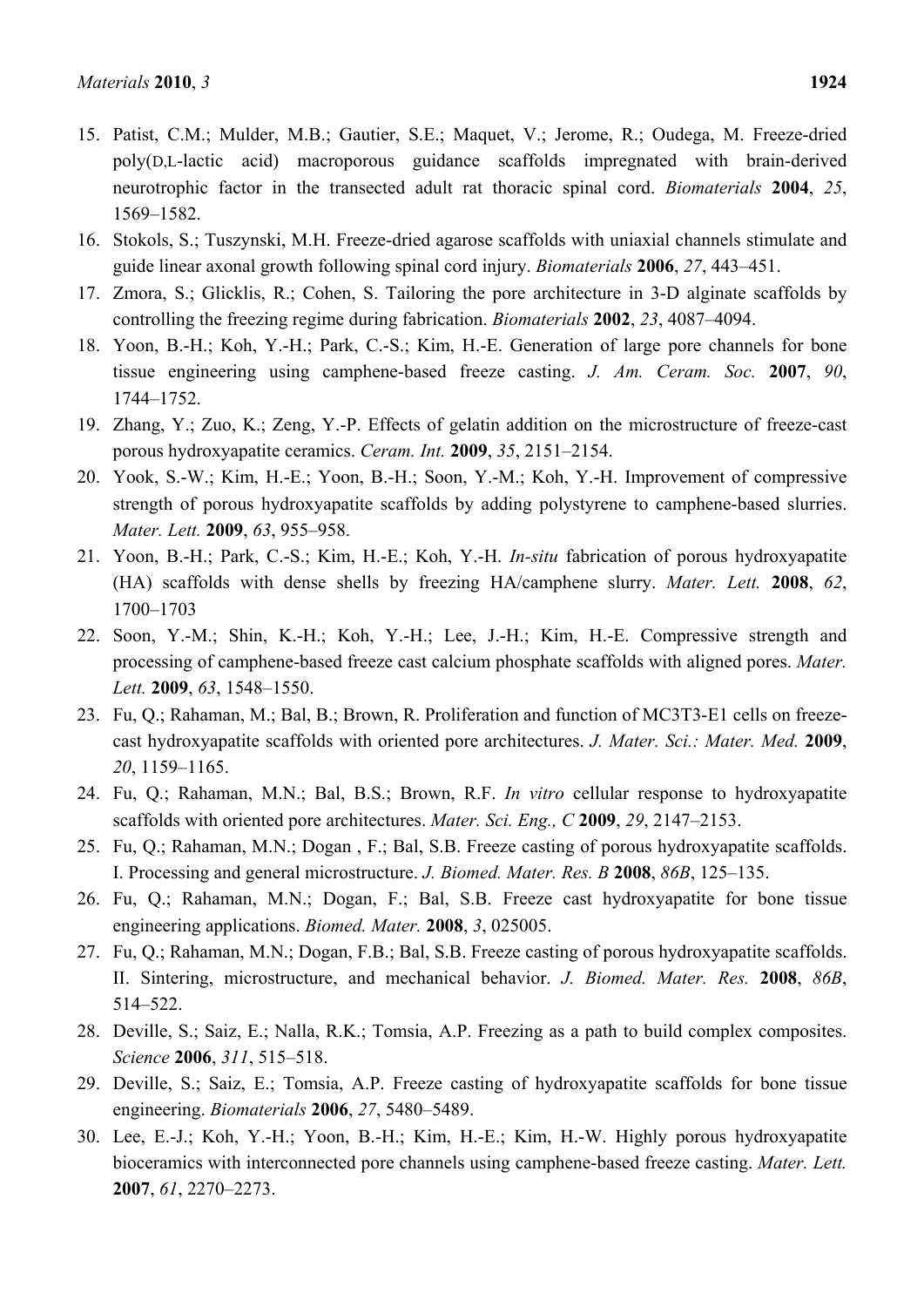- 31. Suetsugu, Y.; Hotta, Y.; Iwasashi, M.; Sakane, M.; Kikuchi, M.; Ikoma, T.; Higaki, T.; Ochiai, N.; Tanaka, J. Structural and tissue reaction properties of novel hydroxyapatite ceramics with unidirectional pores. *Key Eng. Mater.* **2007**, *330–332 II*, 1003–1006.
- 32. Zuo, K.H.; Zeng, Y.-P.; Jiang, D. Effect of polyvinyl alcohol additive on the pore structure and morphology of the freeze-cast hydroxyapatite ceramics. *Mater. Sci. Eng., C* **2010**, *30*, 283–287.
- 33. Macchetta, A.; Turner, I.G.; Bowen, C.R. Fabrication of HA/TCP scaffolds with a graded and porous structure using a camphene-based freeze-casting method. *Acta Biomater.* **2009**, *5*, 1319–1327.
- 34. Deng, Z.-Y.; Fernandes, H.R.; Ventura, J.M.; Kannan, S.; Ferreira, J.M.F. Nano-TiO<sub>2</sub>-Coated unidirectional porous glass structure prepared by freeze drying and solution infiltration. *J. Am. Ceram. Soc.* **2007**, *90*, 1265–1268.
- 35. Mallick, K.K. Freeze casting of porous bioactive glass and bioceramics. *J. Am. Ceram. Soc.* **2009**, *92*, S85–S94.
- 36. Song, J.-H.; Koh, Y.-H.; Kim, H.-E.; Li, L.-H.; Bahn, H.-J. Fabrication of a porous bioactive glass-ceramic using room-temperature freeze casting. *J. Am. Ceram. Soc.* **2006**, *89*, 2649–2653.
- 37. Yoon, B.-H.; Choi, W.-Y.; Kim, H.-E.; Kim, J.-H.; Koh, Y.-H. Aligned porous alumina ceramics with high compressive strengths for bone tissue engineering. *Scripta Mater.* **2008**, *58*, 537–540.
- 38. Han, J.; Hu, L.; Zhang, Y.; Zhou, Y. Fabrication of ceramics with complex porous structures by the impregnate freeze-casting process. *J. Am. Ceram. Soc.* **2009**, *92*, 2165–2167.
- 39. Han, J.; Hong, C.; Zhang, X.; Du, J.; Zhang, W. Highly porous  $ZrO<sub>2</sub>$  ceramics fabricated by a camphene-based freeze-casting route: Microstructure and properties. *J. Eur. Ceram. Soc.* **2010**, *30*, 53–60.
- 40. Hong, C.; Zhang, X.; Han, J.; Du, J.; Han, W. Ultra-high-porosity zirconia ceramics fabricated by novel room-temperature freeze-casting. *Scripta Mater.* **2009**, *60*, 563–566.
- 41. Hong, C.; Zhang, X.; Han, J.; Du, J.; Zhang, W. Camphene-based freeze-cast  $ZrO<sub>2</sub>$  foam with high compressive strength. *Mater. Chem. Phys.* **2010**, *119*, 359–362.
- 42. Cao, Y.; He, J. Preparation and formation mechanism of porous ultralightweight zirconia by ice templating. *Chin. J. Mater. Res.* **2009**, *23*, 518–523.
- 43. Liu, G.; Zhang, D.; Meggs, C.; Button, T.W. Porous  $Al_2O_3$ -ZrO<sub>2</sub> composites fabricated by an ice template method. *Scripta Mater.* **2010**, *62*, 466–468.
- 44. Yunoki, S.; Ikoma, T.; Monkawa, A.; Ohta, K.; Kikuchi, M.; Sotome, S.; Shinomiya, K.; Tanaka, J. Control of pore structure and mechanical property in hydroxyapatite/collagen composite using unidirectional ice growth. *Mater. Lett.* **2006**, *60*, 999–1002.
- 45. Landi, E.; Valentini, F.; Tampieri, A. Porous hydroxyapatite/gelatine scaffolds with ice-designed channel-like porosity for biomedical applications. *Acta Biomater.* **2008**, *4*, 1620–1626.
- 46. Turco, G.; Marsich, E.; Bellomo, F.; Semeraro, S.; Donati, I.; Brun, F.; Grandolfo, M.; Accardo, A.; Paoletti, S. Alginate/hydroxyapatite biocomposite for bone ingrowth: A trabecular structure with high and isotropic connectivity. *Biomacromolecules* **2009**, *10*, 1575–1583.
- 47. Qi, X.; Ye, J.; Wang, Y. Alginate/poly (lactic-co-glycolic acid)/calcium phosphate cement scaffold with oriented pore structure for bone tissue engineering. *J. Biomed. Mater. Res. A* **2009**, *89*, 980–987.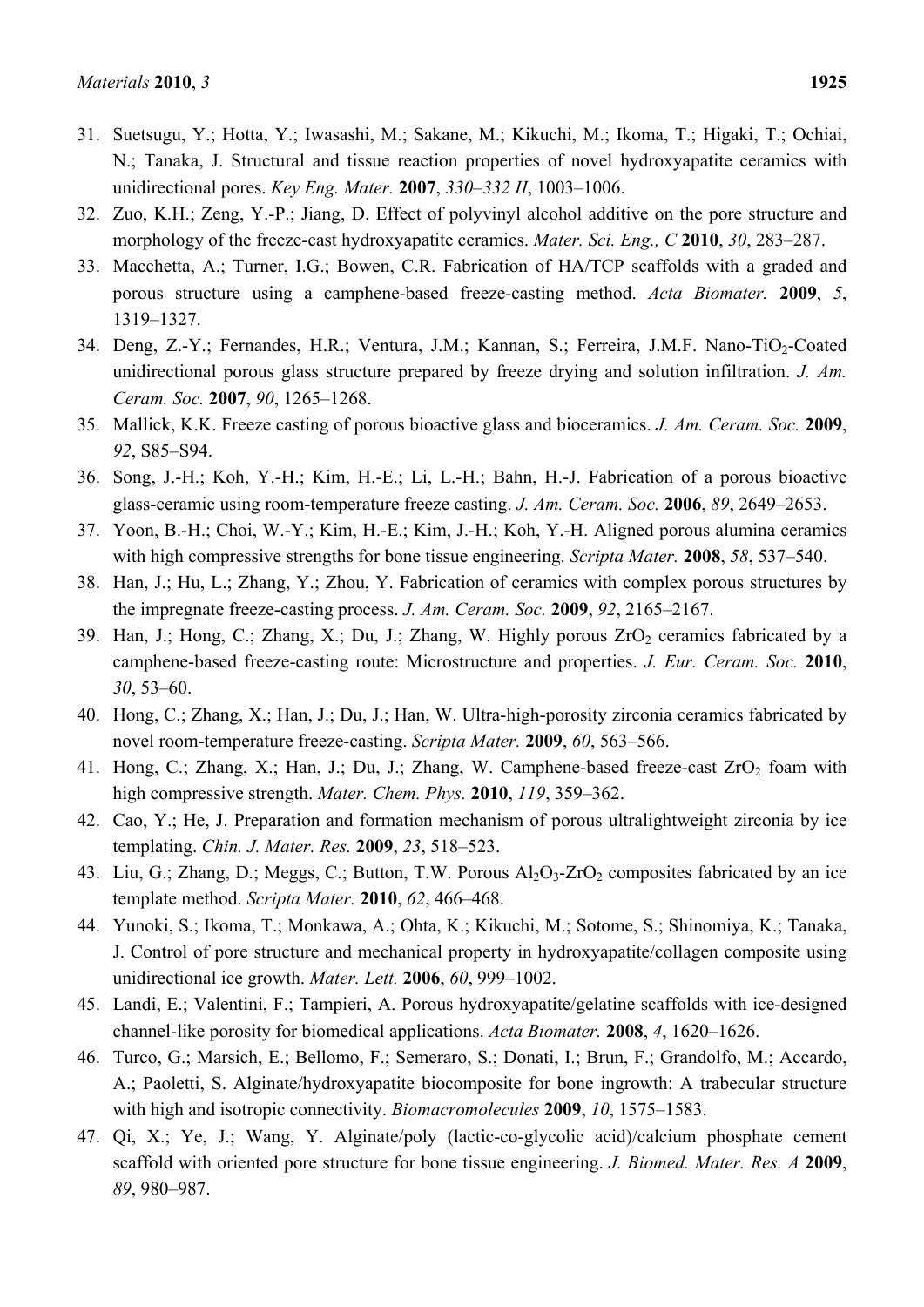- 48. Maquet, V.; Boccaccini, A.R.; Pravata, L.; Notingher, I.; Jerome, R. Porous poly([alpha] hydroxyacid)/Bioglass(R) composite scaffolds for bone tissue engineering. I: preparation and *in vitro* characterisation. *Biomaterials* **2004**, *25*, 4185–4194.
- 49. Blaker, J.J.; Maquet, V.; Jerome, R.; Boccaccini, A.R.; Nazhat, S.N. Mechanical properties of highly porous PDLLA/Bioglass(R) composite foams as scaffolds for bone tissue engineering. *Acta Biomater.* **2005**, *1*, 643–652.
- 50. El-Kady, A.M.; Saad, E.A.; El-Hady, B.M.A.; Farag, M.M. Synthesis of silicate glass/Poly(L-Lactide) composite scaffolds by freeze-extraction technique: Characterization and *in vitro* bioactivity evaluation. *Ceram. Int.* **2010**, *36*, 995–1009.
- 51. Chino, Y.; Dunand, D.C. Directionally freeze-cast titanium foam with aligned, elongated pores. *Acta Mater.* **2008**, *56*, 105–113.
- 52. Bignon, A.; Chouteau, J.; Chevalier, J.; Fantozzi, G.; Carret, J.-P.; Chavassieux, P.; Boivin, G.; Melin, M.; Hartmann, D. Effect of micro and macroporosity of bone substitute on their mechanical properties and cellular response. *J. Mater. Sci.: Mater. Med.* **2003**, *14*, 1089–1097.
- 53. Bettge, M.; Niculescu, H.; Gielisse, P.J., Engineered Porous Ceramics Using a Directional Freeze-Drying Process. In Proceedings of the 28th International Spring Seminar on Electronics Technology, Wiener Neustadt, Germany, 19–20 May 2005; pp. 28–34.
- 54. Deville, S.; Saiz, E.; Tomsia, A.P. Freeze casting of hydroxyapatite scaffolds for bone tissue regeneration. *Biomaterials* **2006**, *27*, 5480–5489.
- 55. Deville, S.; Saiz, E.; Tomsia, A.P. Ice-templated porous alumina structures. *Acta Mater.* **2007**, *55*, 1965–1974.
- 56. Moritz, T.; Richter, H.-J. Ceramic bodies with complex geometries and ceramic shells by freeze casting using ice as mold material. *J. Am. Ceram. Soc.* **2006**, *89*, 2394–2398.
- 57. Moritz, T.; Richter, H.-J. Ice-mould freeze casting of porous ceramic components. *J. Eur. Ceram. Soc.* **2007**, *27*, 4595–4601.
- 58. Sofie, S.W. Fabrication of functionally graded and aligned porosity in thin ceramic substrates with the novel freeze-tape-casting process. *J. Am. Ceram. Soc.* **2007**, *90*, 2024–2031.
- 59. Yumin, Z.; Luyang, H.; Jiecai, H. Preparation of a dense/porous bilayered ceramic by applying an electric field during freeze casting. *J. Am. Ceram. Soc.* **2009**, *92*, 1874–1876.
- 60. Deville, S.; Maire, E.; Lasalle, A.; Bogner, A.; Gauthier, C.; Leloup, J.; Guizard, C. *In situ* X-Ray radiography and tomography observations of the solidification of aqueous alumina particles suspensions. Part I: Initial Instants. *J. Am. Ceram. Soc.* **2009**, *92*, 2471–2488.
- 61. Buckley, C.T.; O'Kelly, K.U. Fabrication and characterization of a porous multidomain hydroxyapatite scaffold for bone tissue engineering investigations. *J. Biomed. Mater. Res. B* **2010**, in press.
- 62. Yook, S.-W.; Kim, H.-E.; Koh, Y.-H. Fabrication of porous titanium scaffolds with high compressive strength using camphene-based freeze casting. *Mater. Lett.* **2009**, *63*, 1502–1504.
- 63. Araki, K.; Halloran, J.W. New freeze-casting technique for ceramics with sublimable vehicles. *J. Am. Ceram. Soc.* **2004**, *87*, 1859–1863.
- 64. Araki, K.; Halloran, J.W. Room-temperature freeze casting for ceramics with nonaqueous sublimable vehicles in the naphthalene-camphor eutectic system. *J. Am. Ceram. Soc.* **2004**, *87*, 2014–2019.